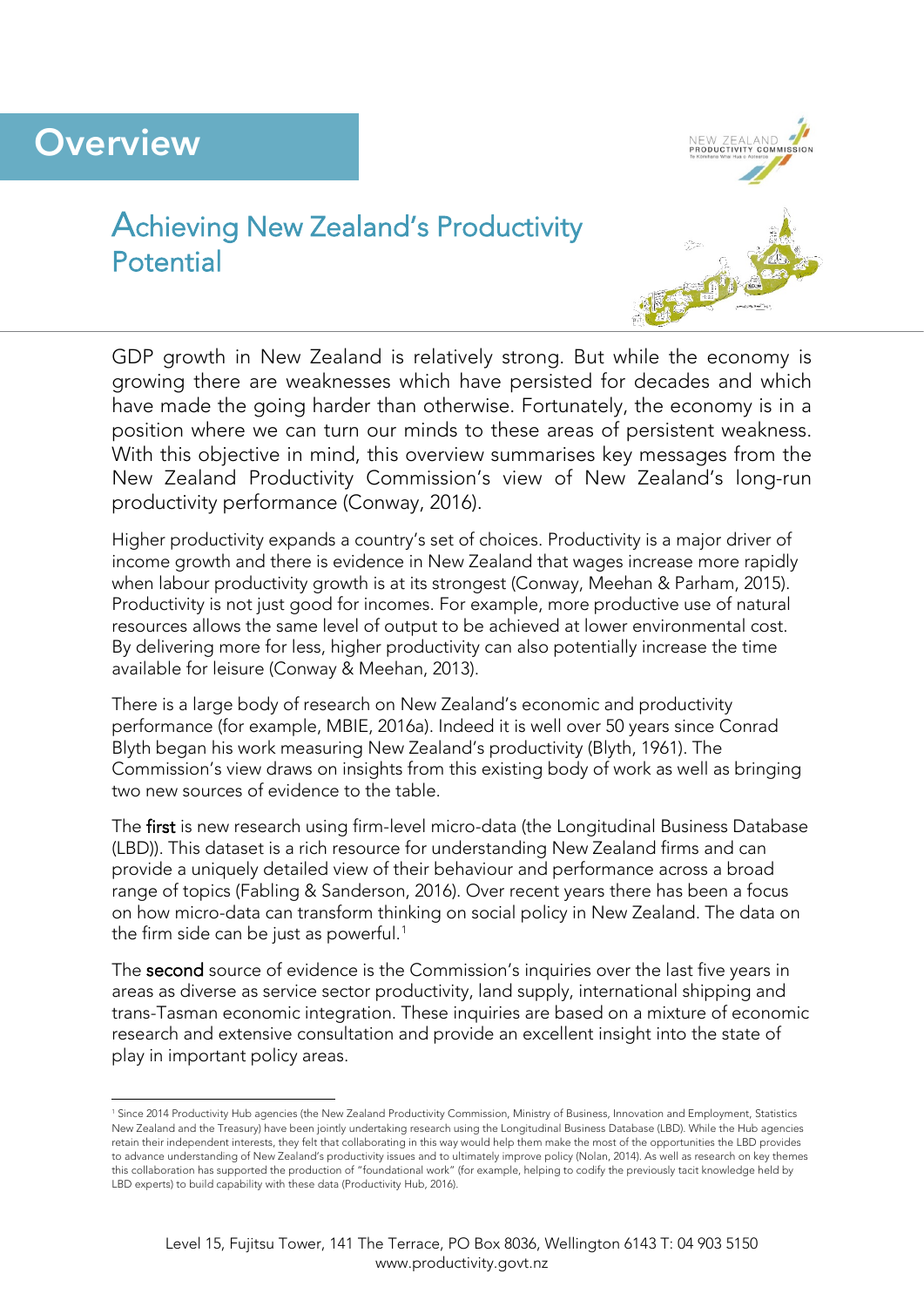New Zealand faces an unusual set of challenges and opportunities (Skilling, 2001; MBIE, 2016a). But there is no reason to think that small OECD economies like New Zealand cannot be successful, it is just that the path to success may be different to that of larger or more central economies. This poses challenges on many levels, including for economic research. Models and assumptions which may be appropriate in other economies are sometimes less relevant in New Zealand. This is why data like the LBD, which can give detailed insights into what is happening with New Zealand firms, are so important.

Nonetheless, no single document can answer every question related to an issue as complex and broad as New Zealand's productivity. The Productivity Commission's commentary on productivity is a "living document" – as we learn more we will update our view. Not all of the questions we raise are simple to answer and there are clear gaps in our understanding. But the analysis and data provide fresh insights on the roles of government and firms in improving New Zealand's productivity performance.

## **The big picture**

By delivering "more for less", productivity improvements are a key driver of sustainable income growth and the most important source of cross-country differences in per capita incomes. But a society can also lift incomes by working harder – that is, by increasing hours worked per person – or by getting higher prices for its exports in international markets. In New Zealand the labour market has been one of the most successful in the OECD at lifting employment and the terms of trade has, until recently, been elevated. As a result, since the beginning of the global financial crisis, per capita income growth in New Zealand has been among the strongest in the OECD.

In contrast to an impressive labour market performance – and notwithstanding a lift in the 1990s following economic reform – New Zealand's long-run productivity performance has been relatively weak. This is the main reason why per capita incomes are still below the OECD average, despite strong recent growth. With labour force participation expected to decline given population aging – productivity improvements will become increasingly important in driving income growth. Accordingly, a key economic challenge facing New Zealand is to successfully transition from a development model based on working more hours per capita to one that is focused on generating more value from time spent at work.

Statistics New Zealand data show that over the last three economic cycles [\(Table 1\)](#page-2-0) labour productivity growth in the measured sector has slowed.<sup>[2](#page-1-0)</sup> When looking at industries and not just aggregate performance, some parts of the economy have had reasonably good labour productivity growth, particularly the primary, goods-producing and a few services industries. But other parts of the economy have performed poorly, particularly large parts of the service sector. This is significant given the large and increasing share of employment accounted for by services (Productivity Commission, 2014).

<span id="page-1-0"></span><sup>&</sup>lt;sup>2</sup> Statistics New Zealand's estimates for the measured sector exclude industries in which the growth of outputs is difficult to measure (such as health, education and other government services). In 2007, the measured sector covered 74% of the economy. This measured sector is available on a consistent basis from 1996.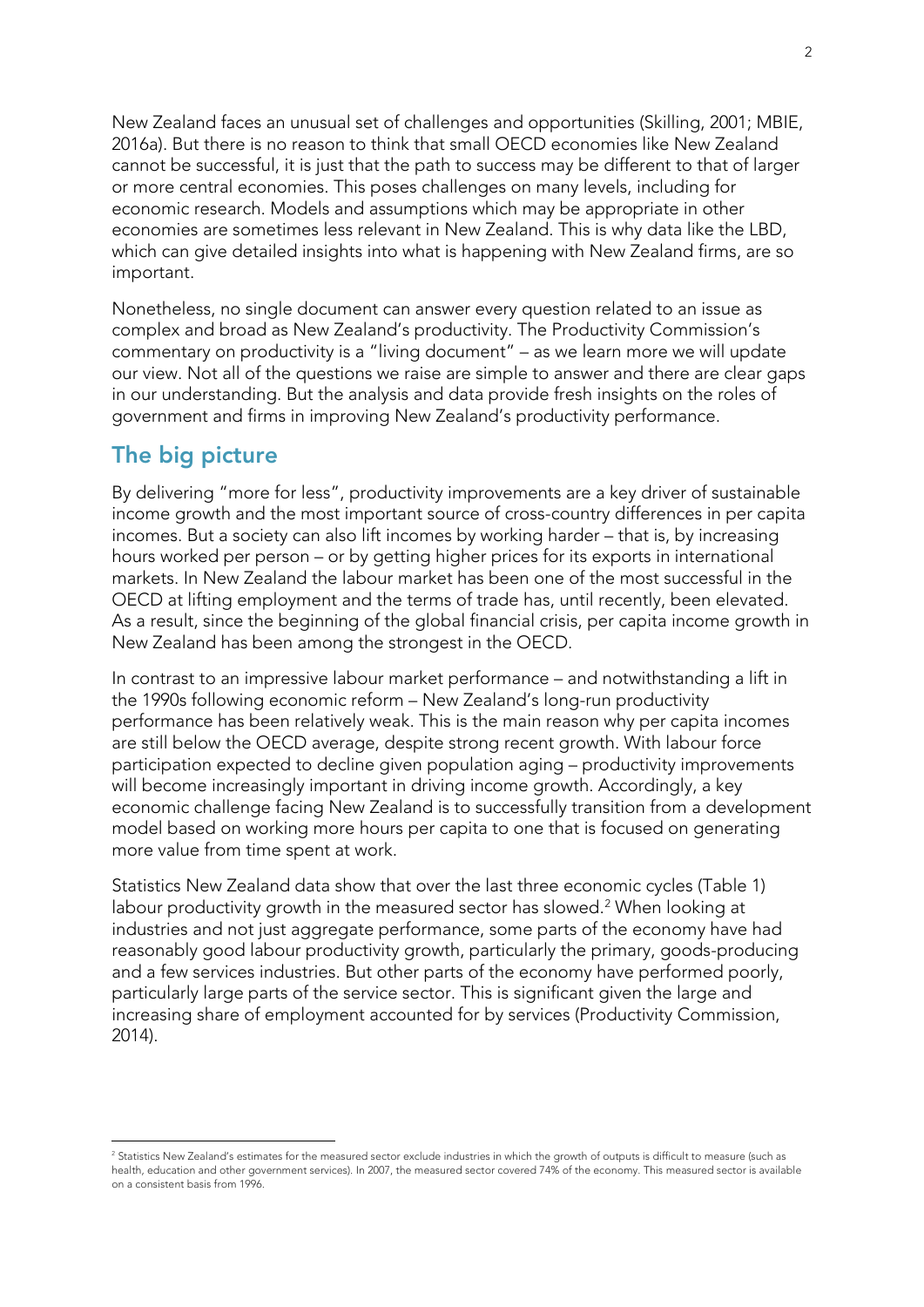| <b>Economic Cycle</b> | <b>New Zealand (Measured Sector)</b> |               |                     |
|-----------------------|--------------------------------------|---------------|---------------------|
|                       | Output                               | Labour Inputs | Labour Productivity |
| 1997-2000             | 2.8                                  | 0.0           | 2.8                 |
| 2000-08               | 3.5                                  | 2.1           | 1.3                 |
| 2008-14               | 0.9                                  | 0.1           | 0.9                 |
| 1996-2015             | 2.6                                  | 12            | 1.4                 |

#### <span id="page-2-0"></span>Table 1 Sources of economic growth (average annual growth %, 1996-2015)

*Source:* Statistics New Zealand

## **Moving on from the idea of a 'paradox'**

New Zealand's productivity performance has been described as a paradox. This is because a country in which policy settings in many important areas appear at or close to best practice should have had a better productivity track record. Indeed, OECD research estimated that New Zealand's broad policy settings should have generated GDP per capita 20% above the average for advanced OECD countries. [3](#page-2-1) In fact, New Zealand was 20% or so below average (de Serres, Yashrio & Boulhol, 2014).

More recent research has allowed us to move on from this idea of a paradox. To illustrate, recent research has challenged three conventional explanations of New Zealand's productivity performance.

The first explanation relies on industry structure. Yet this dimension of the problem can only explain around a quarter to a third of New Zealand's productivity gap with countries like Australia and the United Kingdom (Mason & Osborne, 2007; Mason, 2013). Even if New Zealand had the same industry structure as these other countries our productivity gap would still be substantial. So the challenge is greater than a potential concentration of activity in industries with low productivity.

The second explanation is a geographic one. Factors include New Zealand's distance from trading partners and our small domestic markets. While there is truth in this the focus could shift to investigating how New Zealand firms are able to counter the consequences of distance. This highlights the importance of factors like the "servitisation of manufacturing" and digitisation of production, which blurs the line between manufacturing and services (Ryu et al., 2012). In some areas of economic activity international trade is becoming less constrained by geography (for example, the potential for trading output down fibre-optic cables).

Finally, culture is sometimes cited as an explanation, particularly New Zealanders' supposed preference for the "three Bs" (bach, boat, and BMW). But more powerful insights could come from research that allows us to understand, for instance, what in the current environment leads to business owners and operators deciding to limit their ambition to existing markets or firm size. With firm-level research on topics like barriers to export success it is increasingly possible to understand these underlying drivers.

<span id="page-2-1"></span><sup>&</sup>lt;sup>3</sup> This is the average of OECD countries for which data are available from 1970 to 2010, namely: Australia, Belgium, Canada, Denmark, Finland, France, Germany, Iceland, Ireland, Italy, Japan, Netherlands, New Zealand, Norway, Spain, Sweden, Switzerland, Turkey, UK and USA (Conway & Meehan, 2013).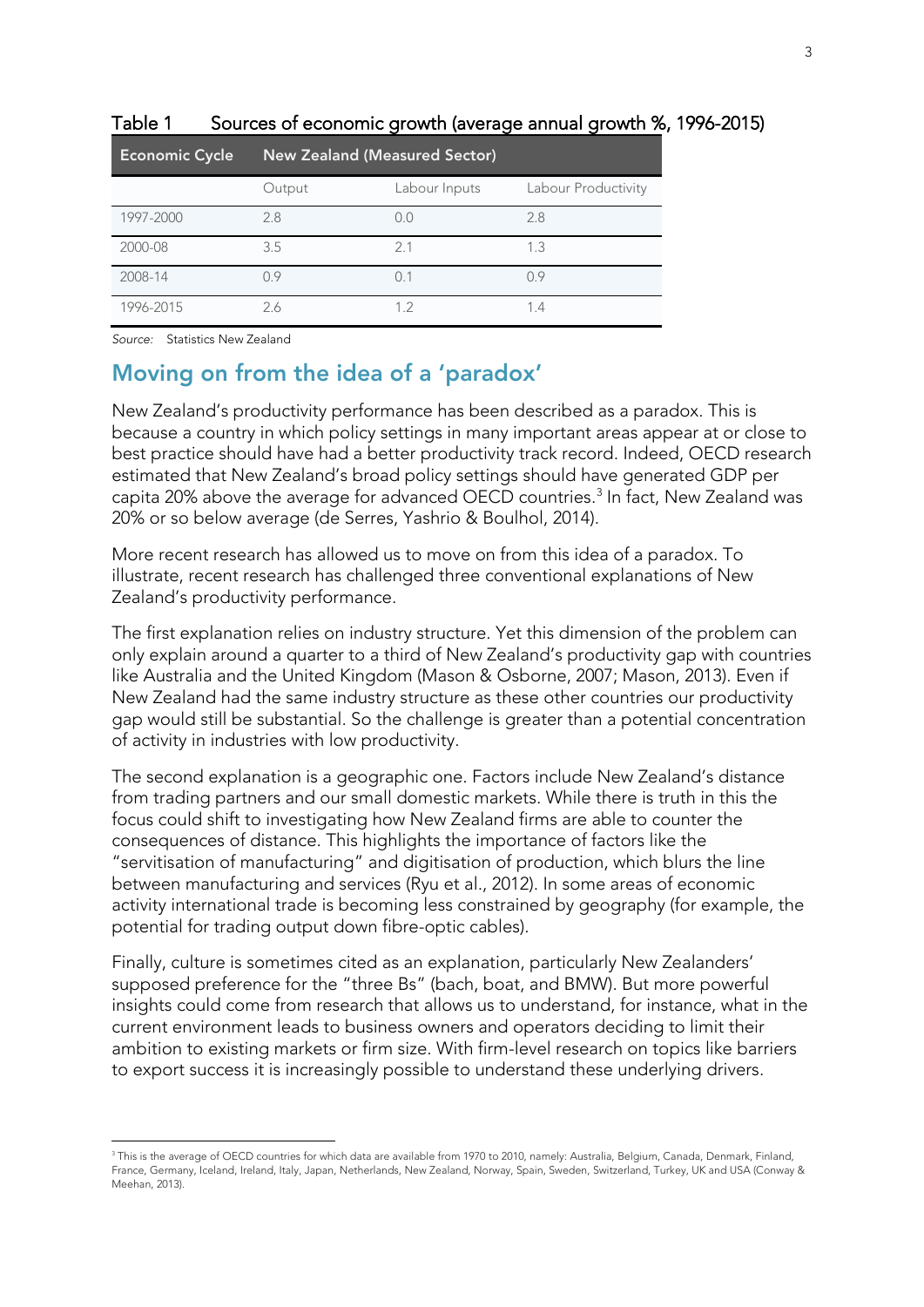## **The global productivity slowdown: a firm-level perspective**

There has been growing international interest in a firm-level analysis of productivity growth (OECD, 2015). This is partly in response to the global productivity slowdown. In particular, the global slowdown has sparked a debate between technological optimists ("we are seeing a temporary blip") and technological pessimists ("this is a sign of things to come"). In turn, this has highlighted three key forces that shape an economy's productivity growth experience: pushing out the technology frontier, technology diffusion and the reallocation of people, physical resources and finance from lagging to leading firms.

These three productivity drivers can be better understood using firm-level data. These data allow researchers to move beyond looking at the performance of the "average" firm and to understand the distribution of performance and productivity dynamics across firms (Bartlesman, Haskel & Martin, 2008; Iacovone & Crespi, 2010; OECD, 2015).

For example, technology diffusion occurs when leading New Zealand firms adopt new ideas and innovations developed by the world's most productive firms operating at the global technology frontier. In turn, this paves the way for lagging New Zealand firms to adopt this technology, once adapted to local conditions.

But this is a sticky process and a lot can go wrong. During the 2000s, productivity growth for the world's most productive firms was much stronger than for the laggards and substantial productivity gaps have opened up. Possible reasons include "winner takes all" dynamics and tacit knowledge that cannot be easily replicated. So while technological advance is happening at the global productivity frontier, the diffusion machine appears to be broken, especially across firms in the services sector (OECD, 2015).

Because technology diffusion is sticky, the reallocation of productive resources within the domestic economy is also a key productivity driver. Economies in which resources flow more easily from low-productivity to high-productivity firms enjoy higher aggregate productivity growth than economies in which allocation has stagnated across firms. This includes the ability of innovative firms to scale up while unproductive firms shrink and exit.

These drivers of firm productivity can be shown in the model in Figure 1. This model is stylised and so should not be seen as necessarily describing current firm productivity in New Zealand. The model shows the two key technology frontiers: the domestic one and the global one. There is a gap between the global frontier and the most productive domestic firms (the domestic frontier), and all the other firms in New Zealand can then be arranged by how close or far they are to the domestic frontier (giving a distribution of performance).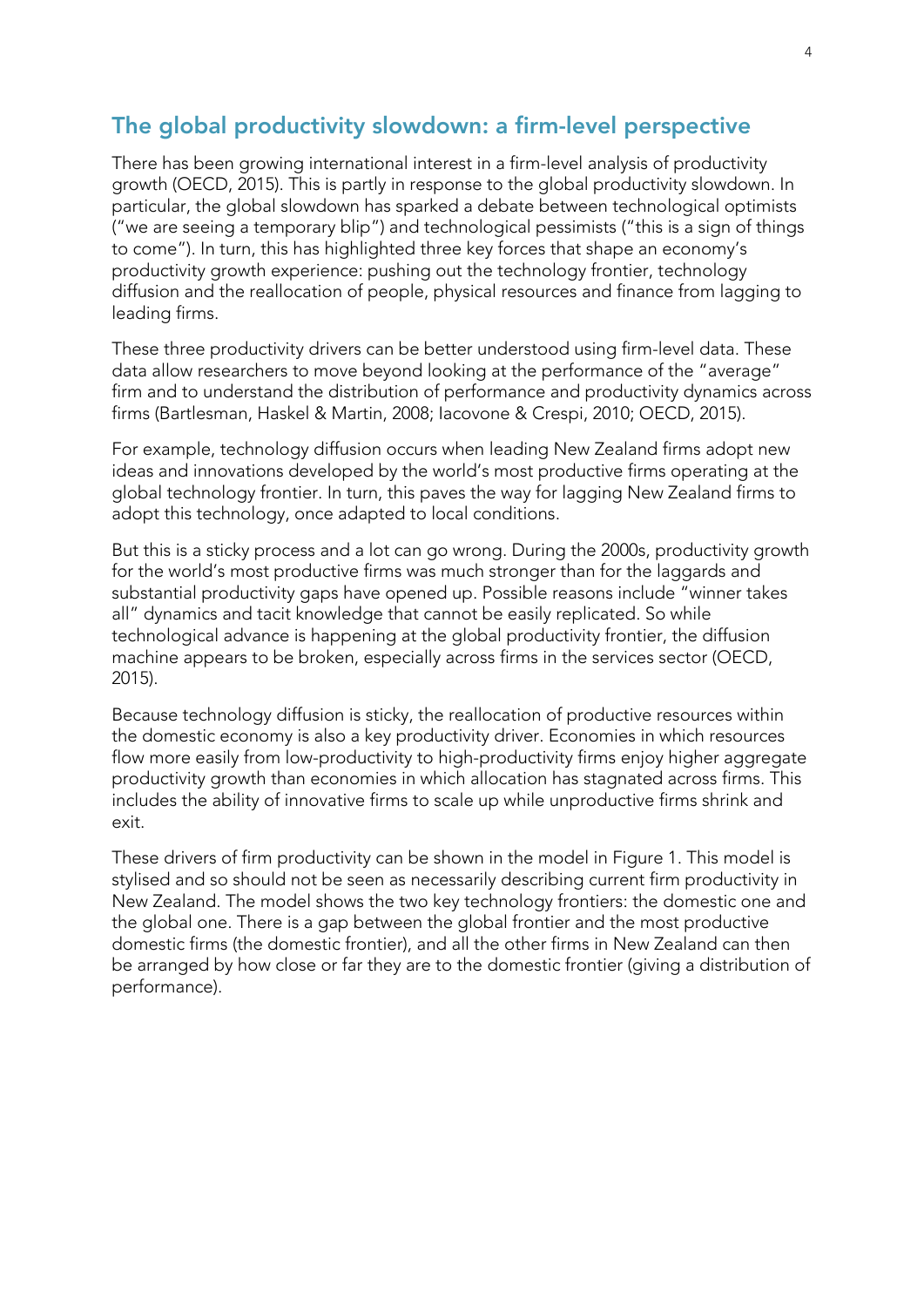

#### Figure 1 A stylised model of firm productivity



## **Characteristics of a low productivity equilibrium – disconnected and stuck**

A few New Zealand firms operate at or close to the international productivity frontier. But firm-level data shows that the processes of diffusion and reallocation generally do not work as well as they could in New Zealand. Many domestic frontier firms are disconnected from the international frontier, laggard firms tend not to converge to the domestic frontier, and resources are stuck in a tail of small and unproductive firms.[4](#page-4-0)

Even though there is significant potential for catch up in New Zealand – firms starting at a productivity disadvantage have greater scope for catch-up productivity growth – there is evidence that too few New Zealand firms are benefiting from new productivityenhancing technologies and ideas developed at the global frontier.

While there are some very successful New Zealand firms, in most industries productivity growth in New Zealand's frontier firms has generally been well below that of global frontier firms. This suggests weak technology diffusion into the New Zealand economy and a lack of scale opportunities for high-productivity New Zealand firms.

In the domestic economy, there is some tendency for productivity spillovers from leading to lagging firms. However, these spill overs are less likely across firms in some service industries and the construction industry compared to firms in other parts of the economy. Many firms in these industries operate in small local markets insulated from competition and learning opportunities.

Another feature of firm dynamics in New Zealand is an impaired process of reallocation. From the perspective of the economy as a whole, the gains from an increase in a firm's productivity will be magnified when productive firms gain market share at the expense of less productive competitors. However, economies vary significantly in the degree to which this reallocation takes place. In New Zealand, although high-productivity firms are attracting more resources, a large share of employment and capital is still concentrated in firms with low productivity.

<span id="page-4-0"></span> <sup>4</sup> Frontier firms are defined as those with productivity levels in the top five percent of the distribution in each industry.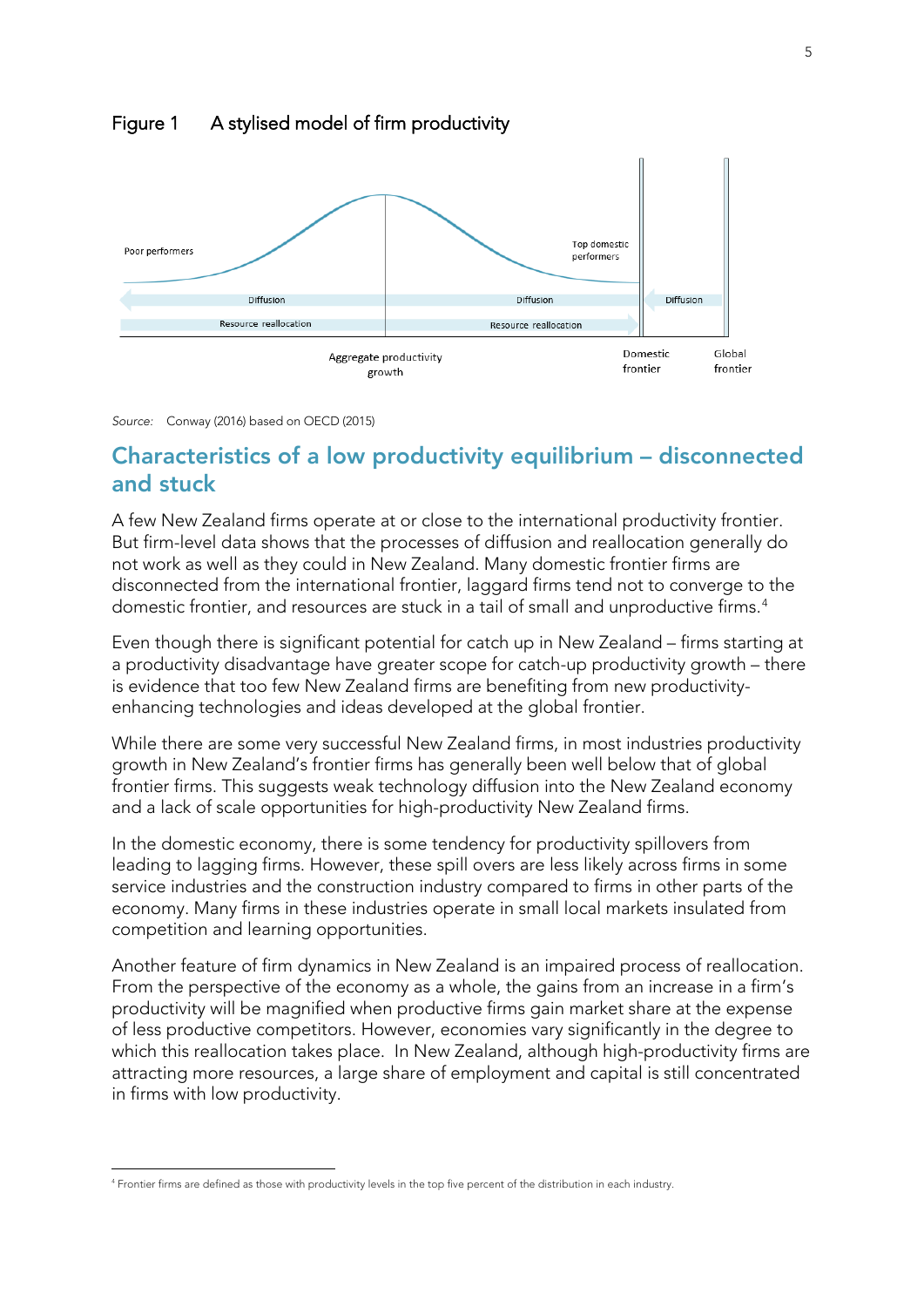One indicator of impaired reallocation is a high proportion of small, old and unproductive firms who neither grow rapidly nor exit the market. Compared to other OECD countries, firms in New Zealand are born with few employees (Meehan & Zheng, 2015). If firms survive for ten years – which about 30% do – they exhibit slower growth than overseas counterparts. This is particularly the case for service-sector firms operating in small and insular regional markets.

This weak post-entry employment growth indicates a lack of "up or out" dynamics. In better connected or larger economies firms do not have much of a choice – they either grow or they exit in one way or another. Because this dynamic is less evident in New Zealand, there is a large share of small and old firms.

The next section of this paper discusses four important proximate causes of this impaired diffusion and reallocation in New Zealand: weak international connections; small and insular domestic markets; capital shallowness; and weak investment in knowledge-based capital. To some extent, these "economic drivers" keep the New Zealand economy in a low-productivity equilibrium (Figure 2).





*Source:* Conway (2016)

#### **Driver 1: Weak international connections**

In small economies access to international markets – through trade, investment, people and the flow of ideas – allows productive firms to grow and benefit from scale and specialisation while at the same time maintaining or even increasing competitive pressures. But as well as this, these international connections act as key channels for technology diffusion. This is particularly the case for firms that participate in global value chains (GVCs) – in which production processes are fragmented across countries.<sup>[5](#page-5-0)</sup>

Compared to domestically focused firms New Zealand's internationally connected firms have relatively high productivity levels and are larger than domestically-focused firms (Fabling et al., 2008). Exporting is also linked with innovation – over half of innovative businesses engaged internationally in 2011 compared with 27 per cent of non-innovators (Statistics New Zealand, 2011).

<span id="page-5-0"></span> <sup>5</sup> The global trading system has progressively expanded from a linear system connecting producers and consumers in different countries into a complex and sprawling producer network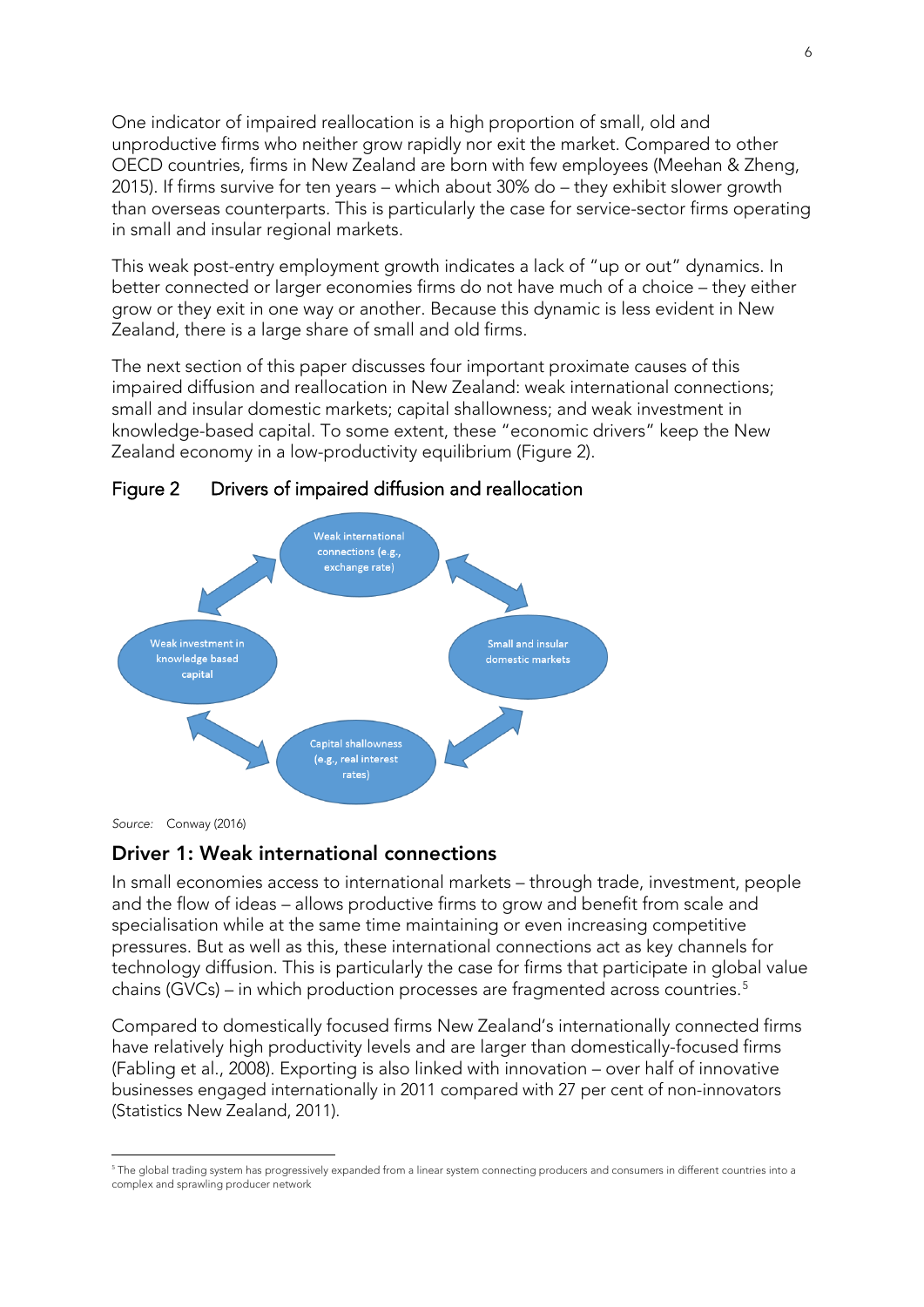However, despite being relatively open on paper, the New Zealand economy is not well connected internationally. Trade intensity (ratio of international trade to GDP) is low compared to similar-sized economies and New Zealand firms are poorly connected into global value chains (de Serres, Yashiro & Boulhol, 2014). Further, after a strong rise in the 1990s, the stock of foreign direct investment (FDI) as a share of GDP in New Zealand has grown more slowly than average and is now around the OECD median (Wilkinson & Acharya, 2013). And looking outwards, New Zealand firms have never been strong investors offshore.

Foreign-owned firms operating in New Zealand outperform domestic firms on almost all measures of performance, with higher capital intensity, higher average wages and higher labour productivity. But these results appear to reflect in large part foreign owners acquiring already high performing firms (Fabling & Sanderson, 2014). Acquired firms then exhibit relatively high growth in wages and output but do not appear to increase their productivity or capital intensity. There is also little evidence of positive productivity spill overs from foreign-owned to domestic firms.

As well as economic geography, there is also evidence that the exchange rate can make a difference. Fabling and Sanderson (2015) found that a 10% increase in the real bilateral exchange rate reduced average exports to that country by around 3% among committed exporters and slightly reduced the probability that firms began exporting to that country.

#### **Driver 2: Small and insular markets**

The challenge of remoteness to international markets and weak international connection is compounded by New Zealand's small domestic markets. A large share of employment is in firms that trade their output with customers located relatively close by. These locally-focused firms are mostly in services or construction, while firms in the primary and goods-producing industries are more likely to trade across the country in national markets.

Because the size of the market determines the size of the firm, New Zealand firms tend to be small and struggle to achieve economies of scale and specialisation. There is evidence that firms that operate nationally have better productivity outcomes than those that operate in smaller local markets. And, although only limited knowledge exists on competition in New Zealand, evidence suggests that small markets are also associated with weak competitive intensity.

Weak competition can also slow technology diffusion and hold back resource reallocation, particularly from the exit of unproductive firms. Resources get stuck rather than flowing to higher-productivity firms. Consequently a relatively long and persistent tail of productivity underperformance exists in New Zealand.

#### **Driver 3: Capital shallowness**

New technologies are often embedded in capital equipment. Hence, low investment in capital is likely to slow the diffusion of new technology into New Zealand. Across OECD countries, low capital intensity is associated with weak export growth – particularly exports of capital-intensive products – and a lack of export diversity. While firm investment choices may be consistent with the incentives they face, this may not necessarily lead to optimal aggregate investment. New Zealand business investment as a share of GDP is slightly below the OECD average.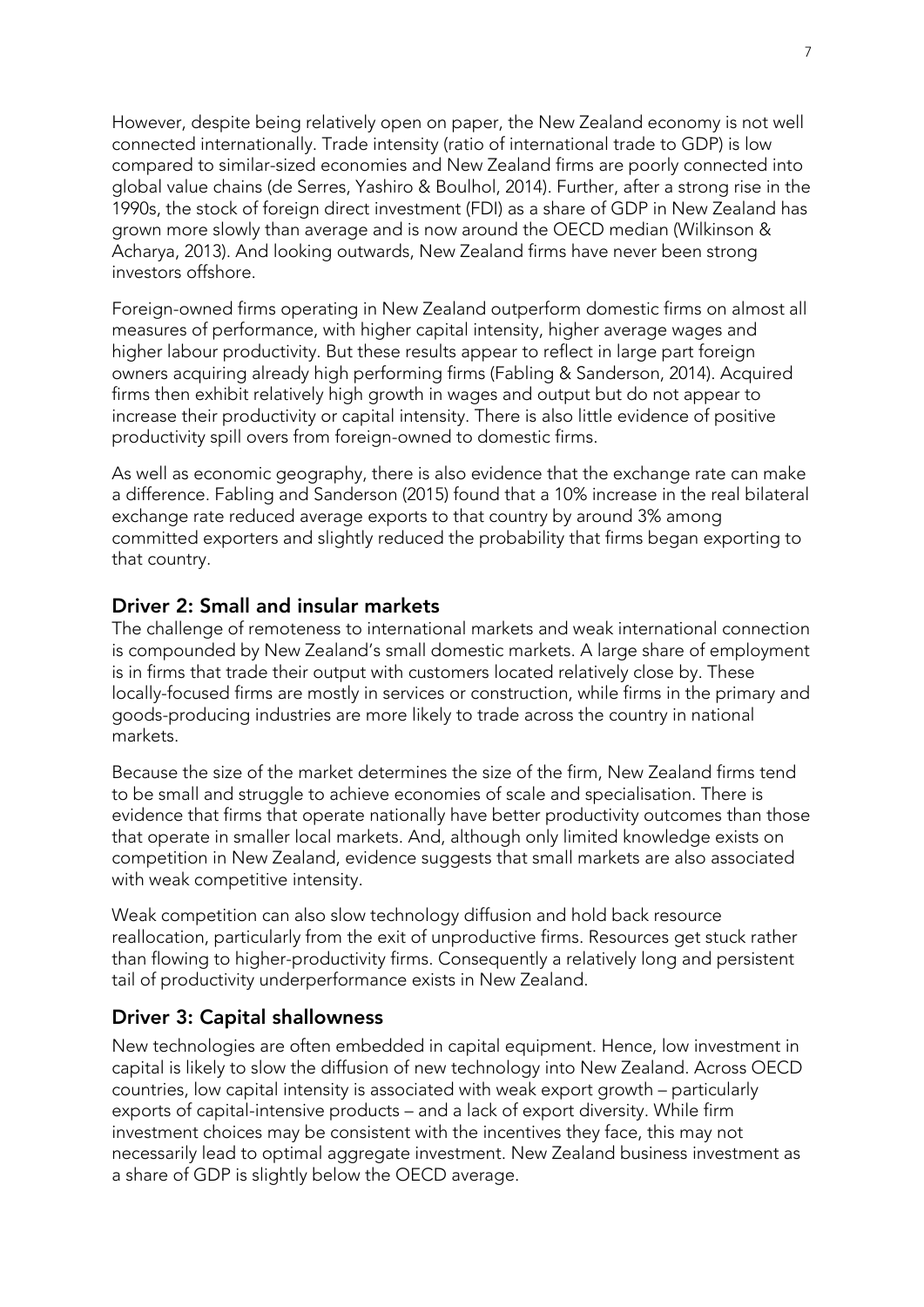But with low GDP per worker compared to leading OECD economies and fast population growth, investment per worker is likely to be lower still. In 2009 capital per hour worked in the market sector was estimated to be about 40% below that in Australia. This accounted for well over a third of the trans-Tasman gap in labour productivity (Mason, 2013). Earlier work had shown that capital per worker in New Zealand was well below that of the United Kingdom (Mason & Osborne, 2007).

There are a number of reasons for low capital intensity. First, long-term real interest rates are relatively high, contributing upward pressure to the cost of capital faced by firms and the real exchange rate. This supresses investment and exacerbates the difficulties New Zealand firms face in accessing international markets, encouraging resources into the low-productivity non-tradable part of the economy. Although not well understood, high real interest rates may be related to an imbalance in the macroeconomy driven by strong migration-fuelled population growth in combination with low national savings.

In addition to macroeconomic conditions, the prevalence of small insular markets also suppresses investment because potential projects may not be large enough to fully exploit scale economies and justify investment. Because investment is often "lumpy", firms selling their output into small insular markets generally operate at a lower level of capital intensity than firms serving larger more open markets. Fabling and Sanderson (2013) found that exporters' entry to new markets is preceded by investment and capital deepening, which is consistent with a strategy of "gearing up" to serve a larger market.

The "off-the-shelf" cost of investment goods also appears high in New Zealand. In an exploration of the International Prices Comparison data, Gemmell (2014) reported that the price of investment goods – such as infrastructure and construction – was around 19% higher in New Zealand than the OECD average and 15% higher than in Australia. The cost of non-residential construction was estimated to be 22% above the OECD average. A weak productivity performance in the construction industry may be part of the explanation. The negative impact of a poorly performing construction industry extends well beyond the issue of housing affordability in major urban centres.

With a high cost of capital, a prevalence of small markets and firms, expensive capital and employment growth, it is not surprising that New Zealand firms opt to invest relatively little in capital and instead opt for labour intensive production methods.

#### **Driver 4: Weak investment in knowledge-based capital**

As well as investments in physical capital, investments in knowledge-based capital (KBC) are a major driver of productivity growth. KBC includes a range of intangible assets, such as software, research and development (R&D), product design, inter-firm networks and organisational know-how. Investment in intangible assets is rising and in several OECD countries even exceeds investment in physical capital (machinery and equipment). KBC is increasingly important in economies where new ideas and knowledge are key growth engines.

As well as being important in pushing out the technological frontier, KBC is also critical in helping lagging firms catch up. Adopting new technologies developed elsewhere requires hard work on the part of firms, including investing in the complementary assets and skills that are required to make the most of these technologies. If lagging firms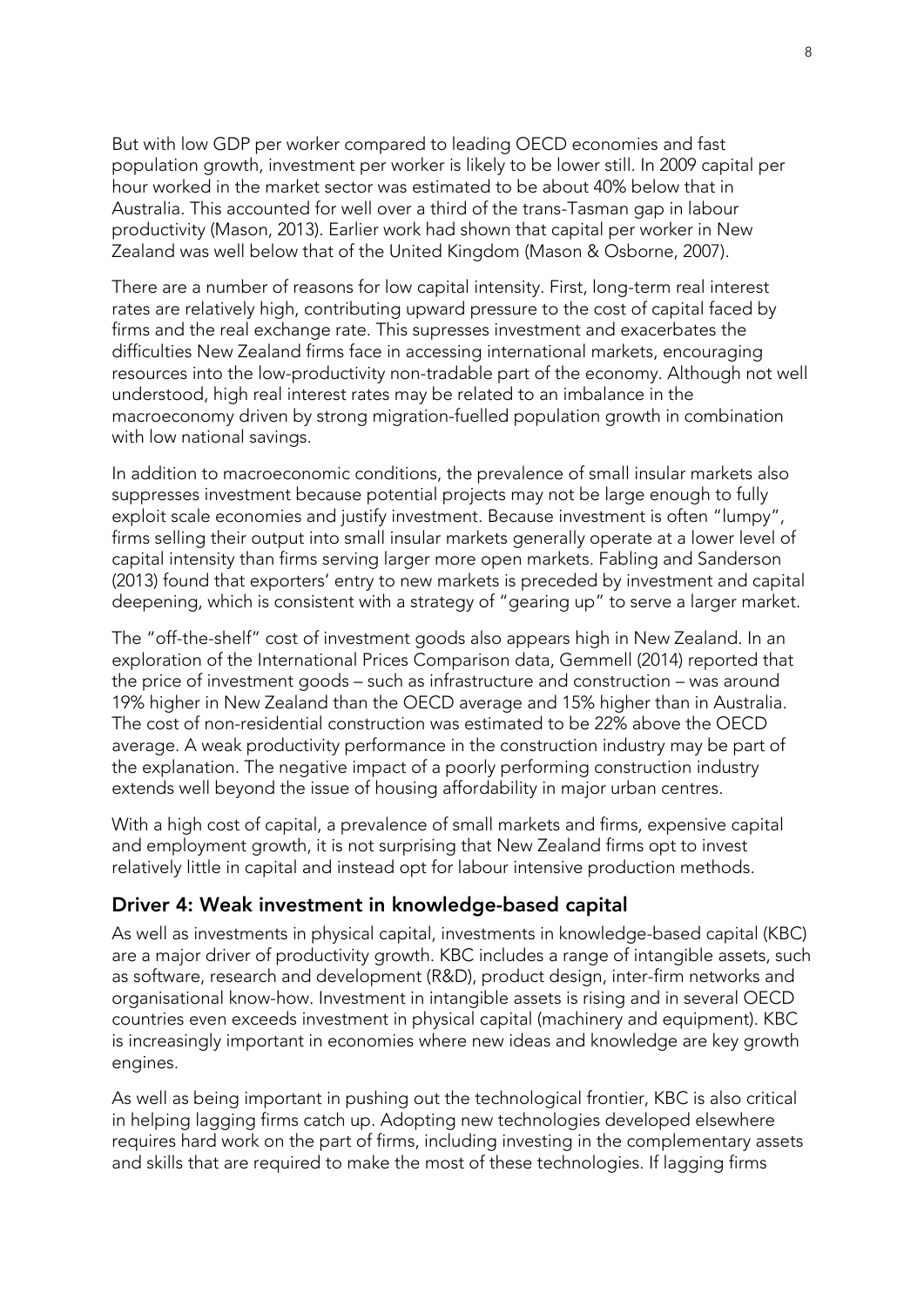underinvest in these complementary assets they will struggle to adopt new technologies and lift productivity.

We do not know a great deal about KBC in New Zealand. The limited evidence suggests reasonable investment in some types of KBC, but with clear areas of underinvestment. For example, underinvestment in business R&D (BERD) and managerial capability negatively impact on the ability of firms to commercialise new ideas and absorb new technology created elsewhere.

As with investment in general, small markets are one explanation for low BERD and innovation in New Zealand – firms will be less likely to engage in risky and costly innovation when the final prize is a small New Zealand market (Wakeman, forthcoming). Consistent with this idea, New Zealand firms that operate in international markets innovate more than firms focused solely on the domestic economy. These internationally-connected firms also experience a larger productivity lift following innovation compared to domestically-focused firms.

As well as small markets, low BERD and weak commercialisation may also reflect weak firm capability. Getting innovation right is a major managerial challenge and the evidence is that management capability is relatively weak among New Zealand firms (Bloom, Sadun & van Reenen, 2016).

## **What would success look like?**

In sketching out some of the broad policy considerations that might help in achieving New Zealand's productivity potential, it is useful to first consider what success could look like. Encouragingly, new opportunities for international engagement are opening up around knowledge-intensive products that can be traded down fibre-optic cables, and the global centre of economic gravity is also moving towards New Zealand's part of the world.

Most obviously, a successful New Zealand economy would be one in which the still substantial gaps in income and productivity vis-à-vis the more advanced OECD countries steadily close. This would require more global-productivity frontier firms to be operating in New Zealand, better diffusion of new technologies into and within the economy and greater competitive intensity to encourage productivity-enhancing resource allocation.

Achieving these objectives would mean increased international connection across New Zealand firms and much stronger growth in the tradables part of the economy as resources increasingly move towards globally integrated firms. The diversity of exports would continue improving as the economy progressively moves away from a "grow itbox it-ship it" strategy based on the agricultural sector and firms become increasingly integrated into high value-add parts of GVCs with fast-moving productivity frontiers.

New Zealand's science and innovation systems would increasingly produce and commercialise new ideas and technologies with high global visibility. And the skills system would be well integrated into the labour market and produce training wellmatched to future jobs. New Zealand's macro imbalance would close, with the real interest rate premium falling, leading to less appreciation pressures on the real exchange rate.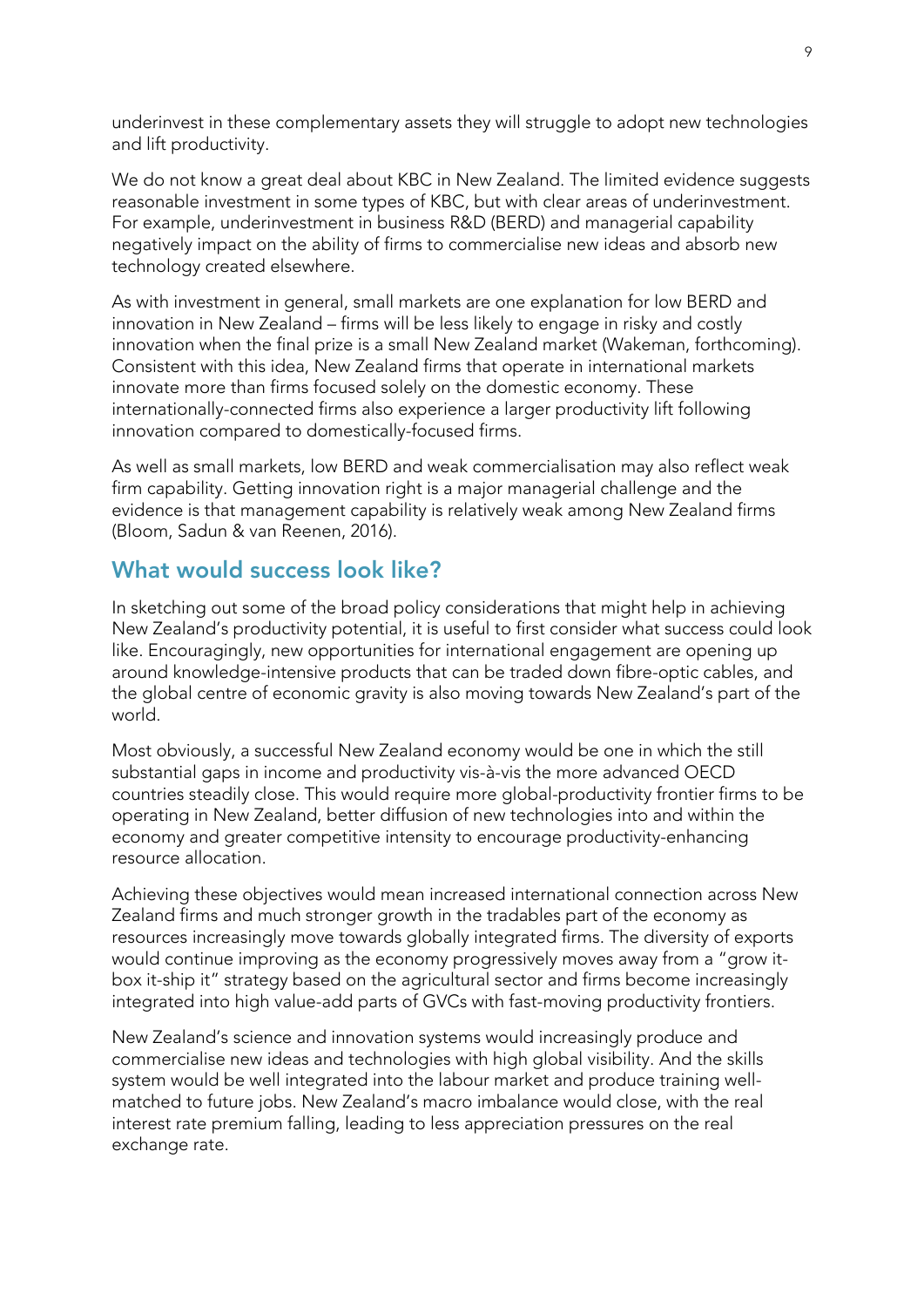Within the domestic economy, diffusion would improve, with firms and workers learning from frontier firms and lifting their productivity over time. New technology and ideas developed at the international and national frontiers would diffuse to lower-productivity firms in regional markets. More productive firms would grow and benefit from scale economies while poor performers would be more likely to shrink and exit as competition plays a bigger role in resource allocation. Capital intensity in the economy would increase.

## **Policy agenda**

How could reform support a successful New Zealand economy steadily closing the income and productivity gaps with the rest of the world? Whereas the mid-1980s reforms enabled productivity-enhancing economic restructuring, the current challenge is to lock in dynamic gains from ongoing changes in technology and new opportunities for international connection.

This is not to say that New Zealand's broad policy setting are poor compared to other countries. Indeed, successive governments have improved important aspects of New Zealand's policy and institutional settings, which are often assessed as being highly supportive of productivity growth. For example, New Zealand ranks well in cross-country indicators of regulation and has a well-established monetary policy framework and relatively strong public finances. However, the productivity payoff from these policy settings has been disappointing. So while lifting productivity is a challenge in all economies, it is a particularly difficult one in New Zealand.

In some respects, New Zealand's policy challenge is different to what has been faced previously. With dramatic falls in the price of transmitting data over distance, a window of opportunity is opening for some firms to engage in new ways internationally. This trend is likely to continue given the "servitisation of manufacturing" and strong growth in digital products that can be marketed and delivered worldwide through fibre-optic cables. This is consistent with some promising signs in the New Zealand economy, such as increasing export diversity and a growing high-tech sector.

### **Building comparative advantage**

Making the most of these new opportunities implies a reform agenda focused on skills, flexibility, openness and receptiveness to new technology. In addition to these important new challenges, some perennial concerns also remain. For example, how can policy facilitate scale and competition in a small and remote economy to improve resource allocation across firms?

In response to these challenges and opportunities, the Government has implemented a Business Growth Agenda (BGA) with the aim of building a more productive and competitive economy. The BGA is structured around six key themes: export markets, investment, innovation, skills, natural resources and infrastructure. In addition, there are three cross-cutting themes in the BGA: Māori economic development, regional economic development, and regulation.

The BGA is targeting key areas in which improvements in policy and performance would help break the economic feedback loops that have constrained New Zealand's long-run productivity performance. Importantly, the BGA is also subject to an annual refresh that helps encourage an evaluative culture, meaning that it can adjust in response to improving knowledge of the New Zealand economy.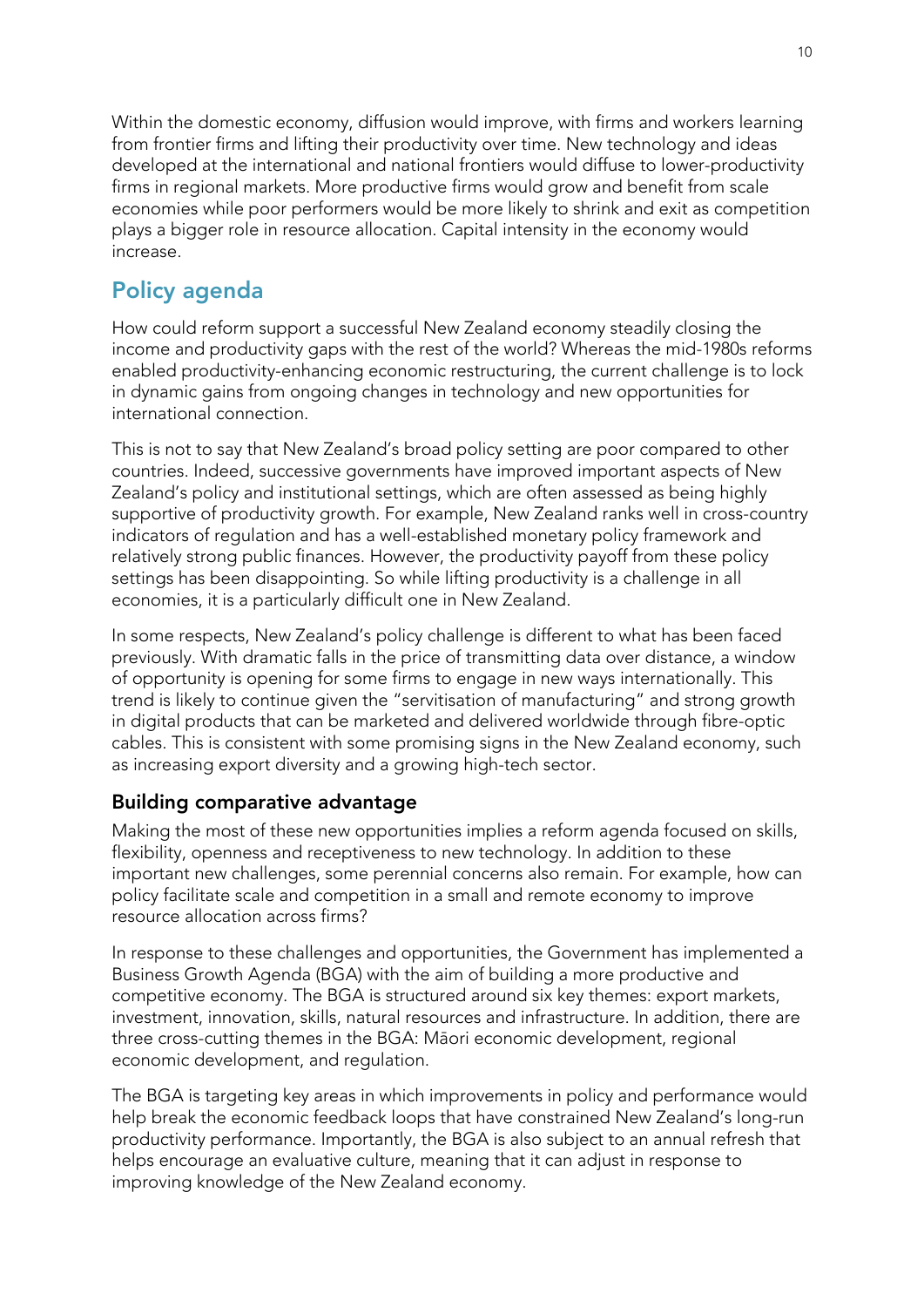There are a number of ways in which the BGA can be strengthened to help achieve its objectives of a more productive and competitive economy. To summarise, Table 2 outlines five broad policy areas in which some fresh thinking could help New Zealand firms build comparative advantage to make the most of new opportunities and improve their performance more generally. The table also includes an indicative research agenda that would help build an evidence base to support any policy changes in these areas.

While by no means a complete agenda, the suggested areas for reform are based on our current understanding of the broad reasons for New Zealand's generally poor longrun productivity performance. As knowledge of New Zealand's productivity issues improves, this list of associated policy considerations will naturally evolve. Much more detail on the rationale for these policy areas is given in Conway (2016).

| Objective                                                           | <b>Policy considerations</b>                                                                                                                                                                                                                                                                                                                                                                                                | <b>Research questions</b>                                                                                                                                                                                    |
|---------------------------------------------------------------------|-----------------------------------------------------------------------------------------------------------------------------------------------------------------------------------------------------------------------------------------------------------------------------------------------------------------------------------------------------------------------------------------------------------------------------|--------------------------------------------------------------------------------------------------------------------------------------------------------------------------------------------------------------|
| Improve international<br>connection                                 | Emphasise digital products in a refreshed trade strategy<br>Minimise "behind the border" trade barriers via<br>improved international policy coherence (ongoing)<br>Review tariffs and the FDI regime<br>Reduce trade frictions at the border                                                                                                                                                                               | Assess the impact of CER/SEM<br>on firm performance<br>Develop understanding of<br>promising areas for FDI                                                                                                   |
| Lift the contribution of<br>innovation and<br>science               | Focus on thematic research areas with high global<br>visibility<br>Consider other forms of innovation support (eg, prizes)<br>Develop policies on digital technologies<br>Encourage better links between researchers and firms<br>Ensure policy does not overly punish failure<br>Better match savings to productive investments                                                                                            | Better understand the impact<br>of innovation support on firm<br>performance<br>Research the impact of<br>financial constraints on firm<br>performance<br>Assess to private-sector<br>funding for innovation |
| Enhance labour<br>market performance                                | Skills matching: ensure the education system is<br>responsive to labour market trends (NZPC, 2016)<br>Housing: ensure affordable housing in productive cities<br>(NZPC, 2012; NZPC, 2015; NZPC 2016)<br>Migration: target very high-skilled and well-connected<br>migrants                                                                                                                                                  | Better understand the impact<br>of migration on the labour<br>market and macro economy                                                                                                                       |
| Lift competitive<br>intensity (services)<br>Build policy capability | Reform the Commerce Act and give the Commerce<br>Commission the power to do market studies (NZPC,<br>2014<br>Review occupational regulation with the aim of removing<br>anti-competitive entry barriers and conduct regulation<br>Reduce switching costs (NZPC, 2014)<br>Remove the shipping exemption from the Commerce Act<br>and improve the logistics chain (NZPC, 2012)<br>Improve implementation of better regulatory | Research spatial productivity<br>and the impact of geography<br>on competition<br>Research the links between<br>firm scale and competition<br>Assess the impact of<br>infrastructure on productivity         |
| (regulatory<br>stewardship)                                         | management (NZPC, 2014)<br>Enhance the use of evidence in policymaking                                                                                                                                                                                                                                                                                                                                                      |                                                                                                                                                                                                              |

Table 2 Broad policy considerations to improve productivity growth

*Notes:* The list of policy considerations in this table are indicative and based on the broad constraints to lifting productivity described in Conway (2016). The references in the table indicate policy areas in which the Productivity Commission has previously done an inquiry. The "Research questions" column outlines associated research projects that would provide useful input into policy development. These research questions are a subset of the Productivity Hub's broader research agenda. More details on this agenda can be found in Productivity Hub (2016).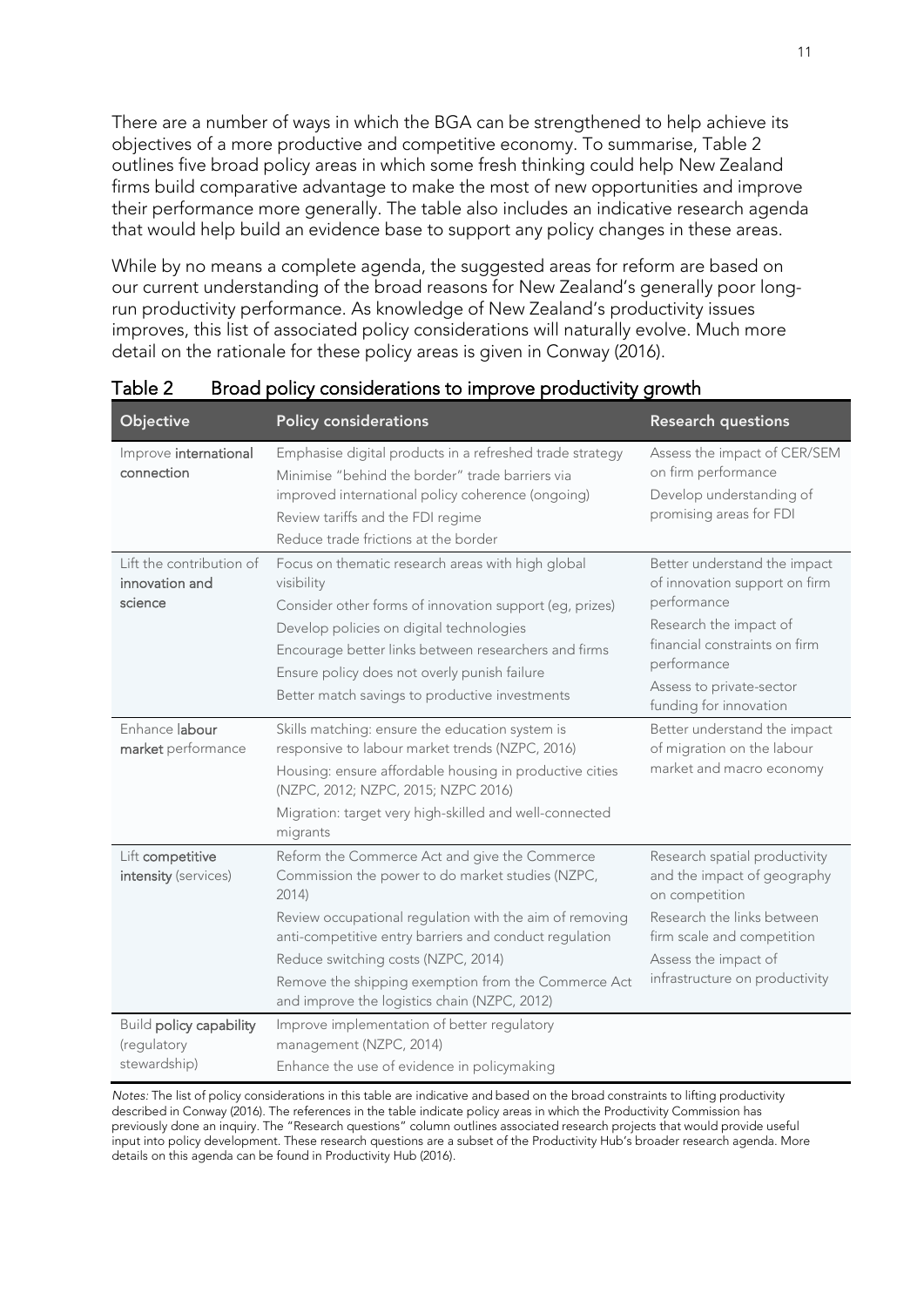## **References**

Adalet McGowan, M., & Andrews, D. (2015*). Skill mismatch and public policy in OECD countries.* OECD Economics Department Working Paper, No. 120. Paris, France: OECD.

Alesina, A., & La Ferrara, E. (2005). Ethnic diversity and economic performance, *Journal of Economic Literature*, *43*(3), 762-800.

Bartelsman, E., Haskel, J., & Martin, R. (2008). *Distance to which frontier? Evidence on productivity convergence from international firm-level data*. CEPR Discussion Papers, No 7032. London, UK: Centre for Economic Policy Research.

Bloom, N., Sadun, R., & Van Reenen, J. (2016). *Management as a technology*. NBER Working Paper 22327. Cambridge, MA, United States: National Bureau of Economic Research.

Borjas, G. (2003). The labor demand curve is downward sloping: reexamining the impact of immigration on the labor market, *Quarterly Journal of Economics*, *118*(4), 1335-1374.

Blyth, C. (1961). *Economic growth, 1950-60, research paper no. 1*. Wellington: New Zealand Institute of Economic Research.

Card, D. (2005). Is the new immigration really so bad?, *The Economic Journal*, *115*(507), 300- 323.

Conway, P. (2016). *Achieving NZ's productivity potential*. Working paper, New Zealand Productivity Commission. Wellington: NZPC.

Conway, P., de Rosa, D., Nicoletti, G., & Steiner, F. (2006). *Product market regulation and convergence*. OECD Economic Studies No. 43, 2006/2. Paris, France: OECD.

Conway, P., & Meehan, L., (2013). *Productivity by the numbers: New Zealand's experience*. New Zealand Productivity Commission Working Paper, 2013/01. Wellington: NZPC.

Conway, P., Meehan, L., & Parham, D. (2015). *Who benefits from productivity growth? The labour income share in New Zealand.* Working paper, 2015/1, New Zealand Productivity Commission. Wellington: NZPC.

de Serres, A., Yashiro, N., & Boulhol, H. (2014). *An international perspective on the New Zealand productivity paradox.* New Zealand Productivity Commission Working Paper, 2014/01. Wellington: NZPC.

Fabling, R., Grimes, A., Sanderson, L., & Stevens, P. (2008). *Some rise by sin, and some by virtue fall: firm dynamics, market structure and performance*. MED Occasional Paper, 08/01. Wellington: Ministry of Economic Development.

Fabling, R., & Sanderson, L. (2013). Exporting and performance: Market entry, investment, and expansion, *Journal of International Economics*, *89*(2), 422-431.

Fabling, R., & Sanderson, L. (2014). Foreign acquisition and the performance of New Zealand firms, *New Zealand Economic Papers*, *48*(1), 1-20.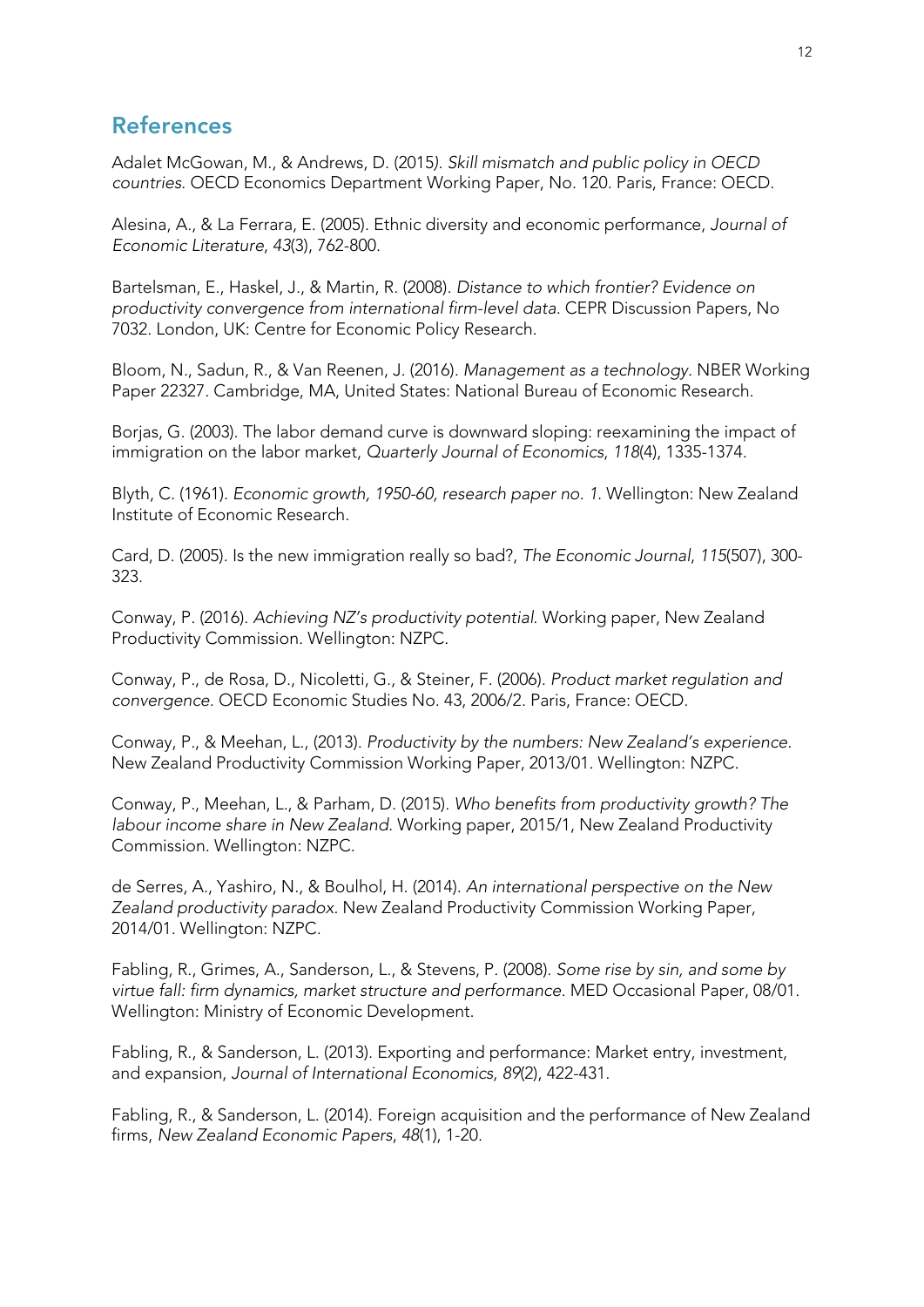Fabling, R., & Sanderson, L. (2015). *Exchange rate fluctuations and the margins of exports*. New Zealand Treasury Working Paper, 15/08. Wellington: NZ Treasury.

Fabling, R., & Sanderson, L. (2016). *A Rough Guide to New Zealand's Longitudinal Business Database (2nd edition)*. Motu Working Paper, 16-03. Wellington: Motu Economic and Public Policy Research.

Gemmell, N. (2014). *The prices of goods and services in New Zealand: an international comparison*. New Zealand Productivity Commission Working Paper, 2014/2. Wellington: NZPC.

Iacovone, L., & Crespi, G. (2010). Catching up with the technological frontier: micro-level evidence on growth and convergence, *Industrial and Corporate Change*, *19*(6), 2073-2096.

Koske, I., Wanner, I., Bitetti, R., & Barbiero, O. (2015). *The 2013 update of the OECD product market regulation indicators: policy insights for OECD and non-OECD countries*. OECD Economics Department Working Papers, No. 1200. Paris, France: OECD.

Longhi, S., Nijkamp, P., & Poot, J. (2004). *A meta-analytic assessment of the effect of immigration on wages*. Population Studies Centre Discussion Paper, No.47.

Mason, G. (2013). *[Investigating New Zealand-Australia productivity differences: New](http://www.productivity.govt.nz/working-paper/nz-australia-productivity-differences)  [comparisons at industry level](http://www.productivity.govt.nz/working-paper/nz-australia-productivity-differences)*. New Zealand Productivity Commission Working Paper, 2013/02. Wellington: NZPC.

Mason, G., & Osborne, M. (2007). *[Productivity, capital-intensity and labour quality at sector](http://www.treasury.govt.nz/publications/research-policy/wp/2007/07-01/twp07-01.pdf)  [level in New Zealand and the UK.](http://www.treasury.govt.nz/publications/research-policy/wp/2007/07-01/twp07-01.pdf)* New Zealand Treasury Working Paper, 07/01. Wellington: NZ Treasury.

MBIE. (2016a). *What do we know (and don't know) about economic growth in New Zealand*. Strategic Policy Branch, Working Paper, 16(1). Wellington: Author.

MBIE. (2016b). *MBIE's Regulatory Management Strategy 2016/17*. Wellington: Author.

McLeod, K., Fabling, R., & Maré, D. (2014). *Hiring New Ideas: International Migration and Firm Innovation in New Zealand.* Motu Working Paper, 14-14. Wellington: Motu Economic and Public Policy Research.

Meehan, L., & Zheng, G. (2015). *Firm dynamics and job creation: A perpetual motion machine*. Productivity Commission Research Note. Wellington: NZPC.

Nolan, P. (2014). Lifting New Zealand's productivity: a research agenda, *Policy Quarterly*, 10(2), 22-29.

OECD. (2015). *The future of productivity*. Paris, France: Author.

Productivity Commission. (2012). *Housing affordability inquiry: final report*. Wellington: Author.

Productivity Commission. (2014). *Boosting productivity in the services sector: final report*. Wellington: Author.